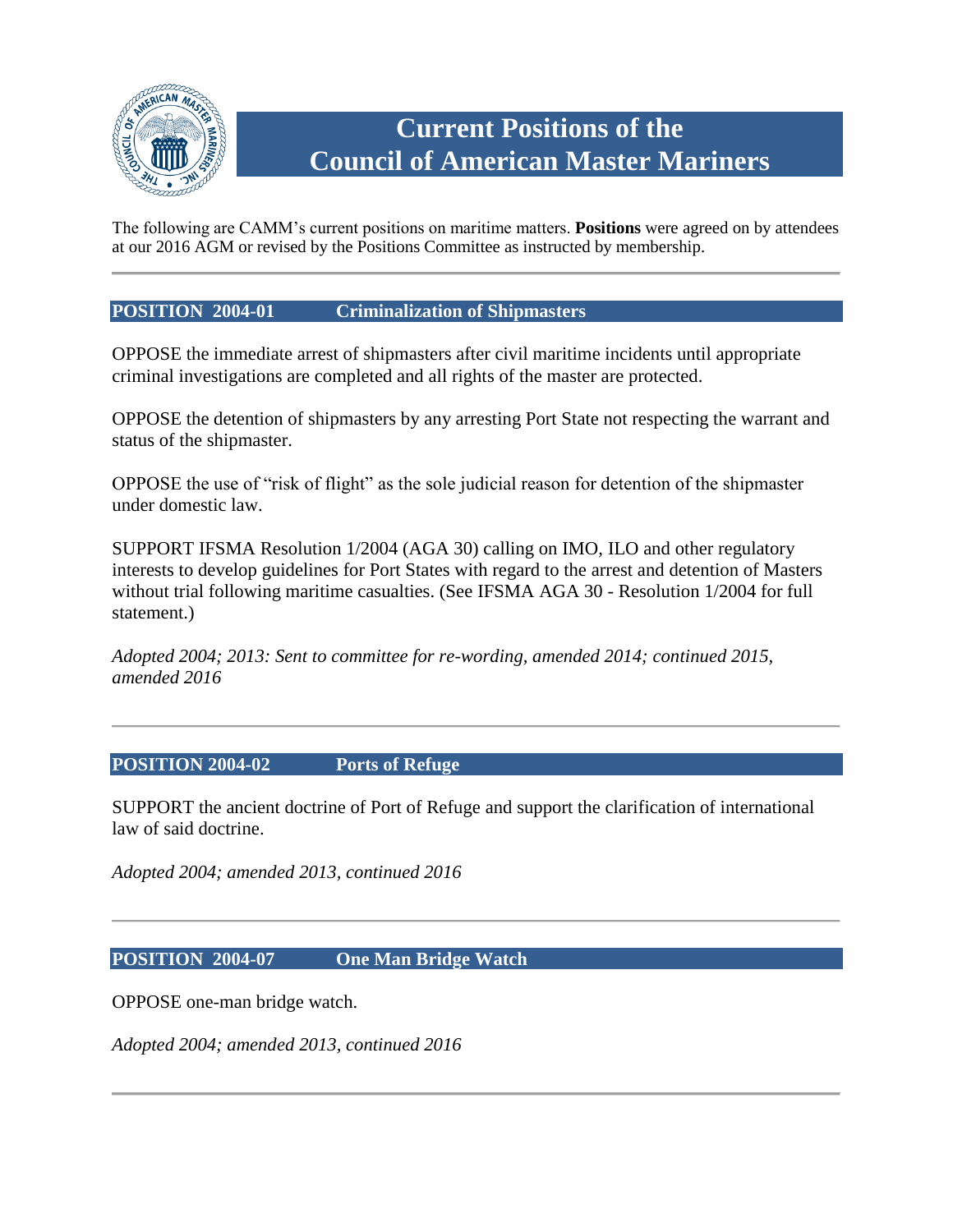#### **POSITION 2006-05 Witness Treatment by U.S. Officials**

OPPOSE detention of crew of violating ships for the purpose of serving as material witness(es), for an unreasonable period of time, resulting in loss of liberty, wages, and proper due process. "Unreasonable period of time" is defined in this instance as exceeding the 29-day shore pass period.

*Adopted 2006; amended 2008, 2013; continued 2015, amended 2016*

#### **POSITION 2006-09 ILO Maritime Labor Convention 2006**

SUPPORT U.S. ratification of the ILO Maritime Labor Convention (MLC) 2006.

*Adopted 2006; amended 2008, 2013; continued 2015, amended 2016*

POSITION 2007-03 **Watch Stander's Fatigue and Task-based Manning**

SUPPORT flag state implementation and enforcement of new IMO requirements under IMO resolution A.1047, Principles of Minimum Safe Manning, SOLAS Chapter V/14, Ships' Manning, and ISM revision to Chapter 6, placing responsibility on owners for proper manning under all operational conditions.

*Adopted 2007; reworded in 2012 to condense two related positions to one; amended 2014, 2015; continued 2016*

# **POSITION 2007-06 Seaman's Manslaughter Act**

SUPPORT changing the Seaman's Manslaughter Act (U.S. Code, Title 18, Section 1115) to require a higher standard of proof than simple negligence.

*Proposed 2007; adopted 2008, continued 2016*

**POSITION 2008-04 Vessel Documentation, Inspection and Mariner Credentialing**

SUPPORT the transfer of vessel documentation, vessel inspection and mariner credentialing from Department of Homeland Security to the U.S. Department of Transportation.

*Proposed 2007; adopted 2008, amended 2013, continued 2015, amended 2016*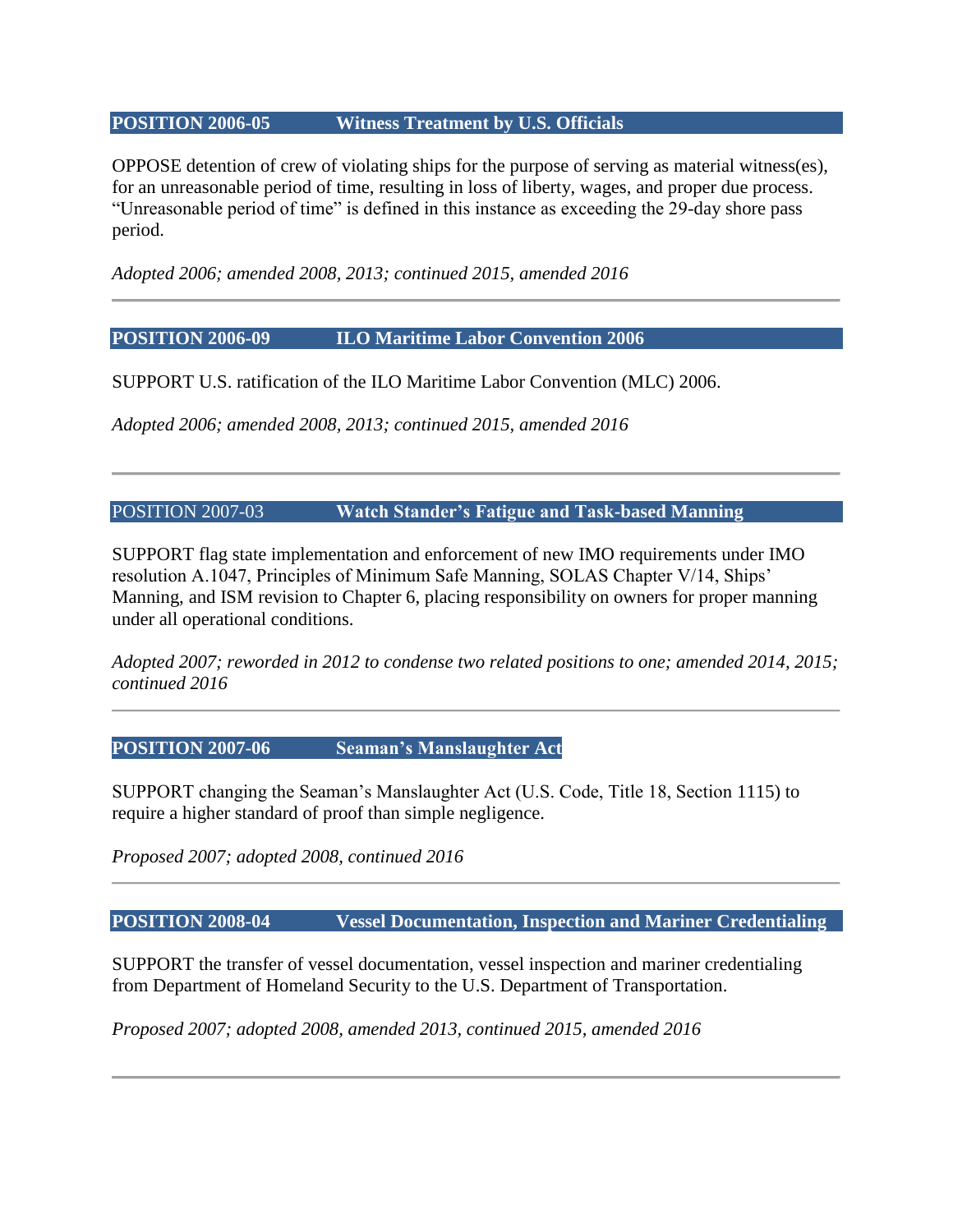#### **POSITION 2009-04 International Piracy On the High Seas – Elimination of**

SUPPORT the re-authorization of United Nations Security Council Resolution #2446 (renewed 10 November, 2015 and recalling its previous resolutions) to authorize funding for international action to fight piracy, and to urge the governments of the world to work to defeat piracy wherever it occurs.

*NB: Position 2013-01 deals with an IMO recommendation making the Flag State responsible for a much broader range of Flag State mariner care.*

*Adopted 2009; amended (for resolution number and date) 2013, 2014, 2015, 2016 (2 dissenting votes)*

#### **POSITION 2011-03 Requirements for Foreign Crew Aboard U.S. Flag Vessels**

OPPOSE any expansion of the language of CFR 46 USC 8103 (b) (3) to include any vessel other than those specifically cited therein. Furthermore, require that any non-US citizen employed on a US Flagged vessel be required to meet the same standards of certification, endorsement and security check as a U.S. Seafarer.

[Read the CAMM Statement submitted to the CFR docket for public comment.](http://www.mastermariner.org/pr/STCW_I-10.html)

*Adopted 2011; amended 2013, 2014; continued 2016*

#### **POSITION 2012-01 Redundant Navigation Systems**

SUPPORT international effort to require that redundant and independent electronic navigation system(s) (such as e-Loran) be established to back up Global Navigation Satellite System (GNSS) technology.

*Adopted 2012; amended 2014, 2015, continued 2016*

#### **POSITION 2012-02 Training in Celestial Navigation**

SUPPORTS the inclusion of celestial navigation competency as a component of deck officer certification.

*Adopted 2012, continued 2015, 2016*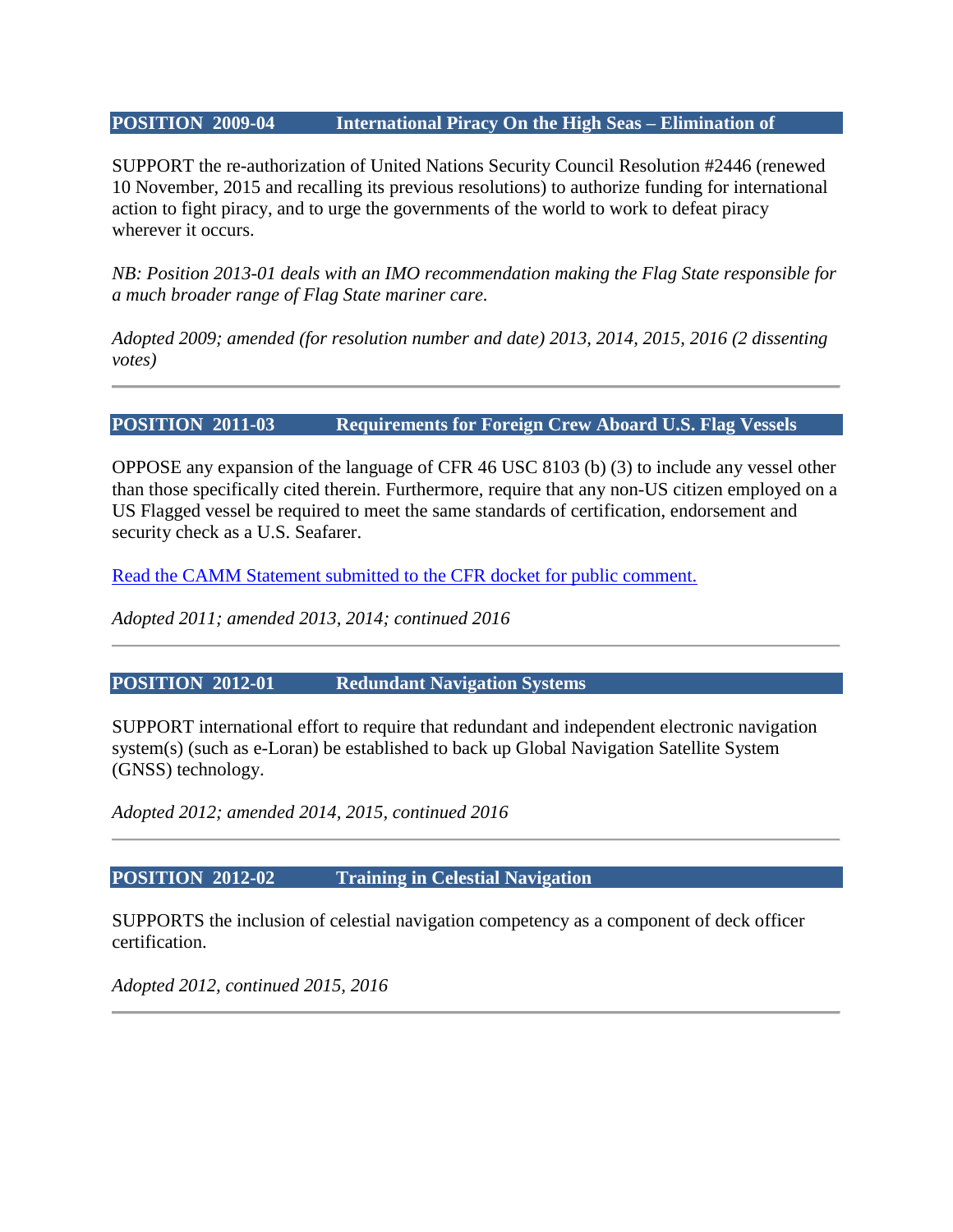#### **POSITION 2012-04 Jones Act**

REAFFIRM our staunch SUPPORT for and retention of the Jones Act, Section 27 of the Merchant Marine Act of 1920 (Public Law 66-261)

*Adopted 2012, continued 2016*

#### **POSITION 2013-02 Administrative Burden on Ship Masters**

SUPPORT efforts to review and reduce the administrative burden imposed on vessel masters.

*Proposed 2012; adopted 2013; amended 2014, continued 2015; retitled, amended 2016*

## **POSITION 2013-04 Food for Peace Program ‒ Public Law (P.L.) 480**

SUPPORT U.S. maritime industry efforts to prevent changes in the Food for Peace Program, proposed in the Administration's FY 2016 Budget.

*Note of Clarification: The current requirement requires that food purchased under the program be grown in the United States of America and transported in Congressionally prescribed percentages on U.S. Flag ships. The FY 2016 Budget changes P.L. 480 to a cash donation program through which recipient countries may purchase food from anywhere in the world, with no cargo preference provision.*

*Adopted 2013, amended 2015*

**POSITION 2013-05 Increase in USF Requirement under Food for Peace Program**

SUPPORT the U.S. maritime industry's position that the percentage of PL 480 cargoes which must be carried on U.S. Flag ships be restored to 75 percent. Further SUPPORT efforts to legislate a meaningful penalty for failure to ship on U.S. Flag vessels, at the required percentage.

*Adopted 2013, amended 2015*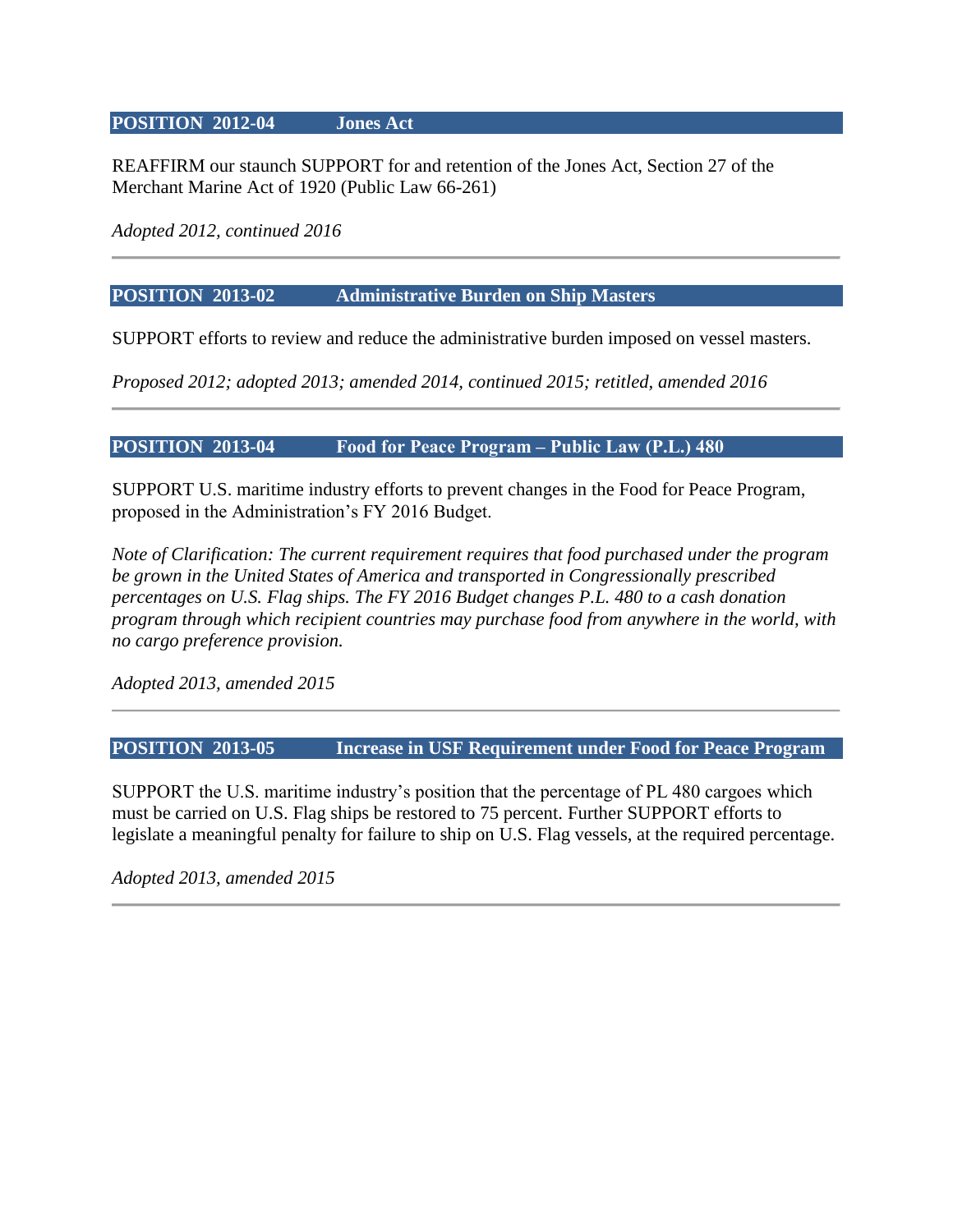#### **POSITION 2014-01 U.S. Coast Guard ownership of Merchant Mariner Credential (MMC) / License**

Continue to OPPOSE Coast Guard position that the agency owns the new Merchant Mariner Credential (MMC)/License issued to a seaman and that USCG can revoke or recall the document any time without cause as set forth in the Code of Federal Regulations. CAMM contends that the credential is the property of the user, and that it is to be surrendered to the Coast Guard only after due process. CAMM SUPPORTS changing the CFRs to that affect.

*CLARIFICATION: Positions Committee notes that the Original Position was discontinued because the USCG has taken actions indicating that it considers this a moot point. USCG no longer uses the word "license" when referring to the merchant mariner's license. Revived because CAMM members wish to press the issue with Congress. CAMM does not challenge USCG right to revoke the Z card, as long as due process is followed.*

*Adopted 2008; discontinued 2013; reinstated 2014, continued 2015*

#### **POSITION 2014-02 Design Requirement for New Ship Construction**

SUPPORT a design requirement whereby all new ship construction shall include an elevator/lift when the navigation bridge is more than 4 decks or 12 meters, whichever is greater, from the main deck or pilot embarkation point.

*Adopted 2012; tabled 2013; reinstated 2014, continued 2015*

# **POSITION 2015-01 Support of U.S. Flag LNG Vessels**

SUPPORT Congressman John Garamendi's (D-CA-03) efforts to promote U.S.-Flag and U.S. built LNG vessels.

*Proposed as View 03-2015; adopted 2015*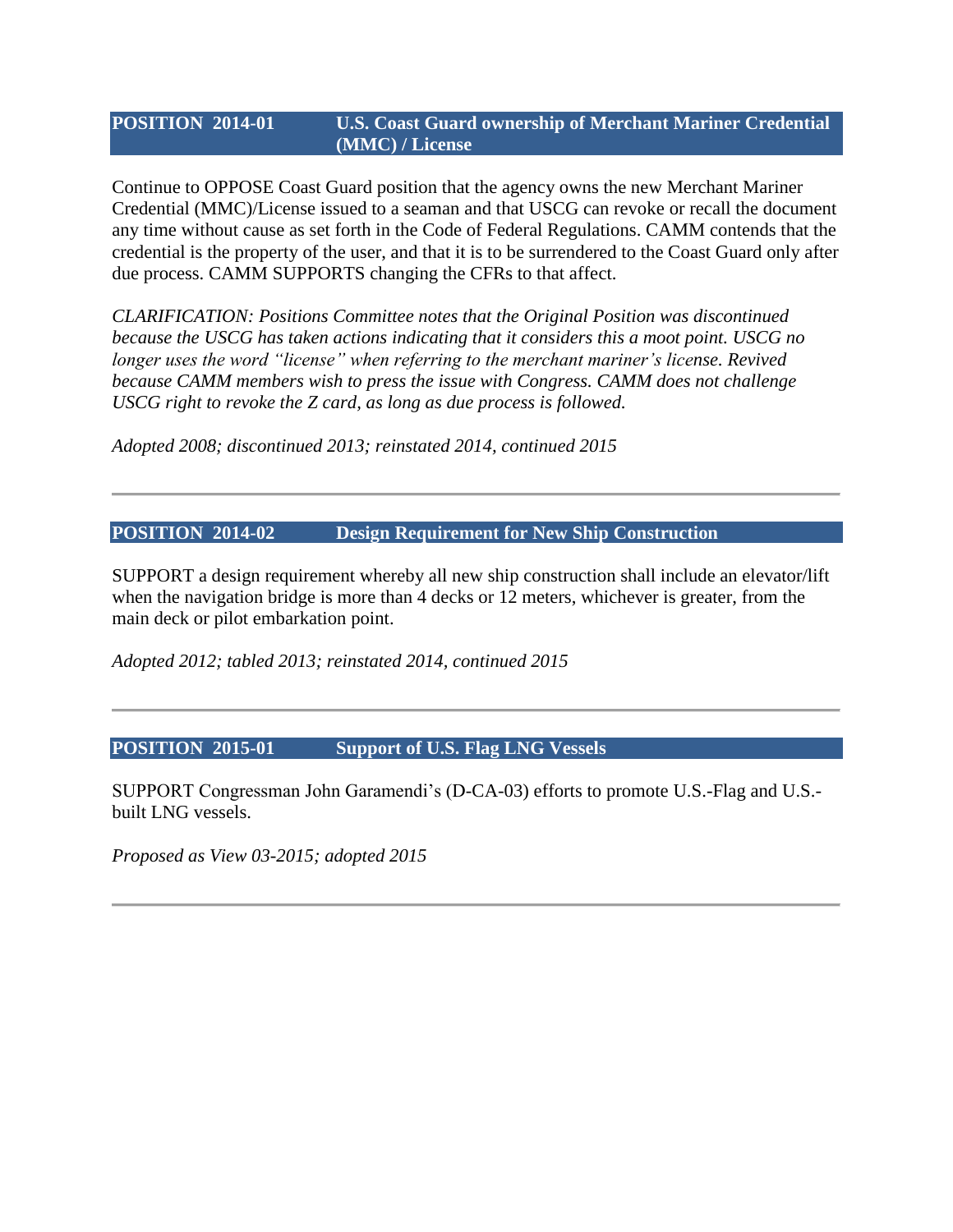# **Current Views**

The following are CAMM's proposed current views on maritime matters. **Views** will be discussed and voted as official positions or dismissed at the 2017 AGM. Please email Committee Chair [Captain Frank Zabrocky w](http://www.mastermariner.org/positions/captzabrocky@mastermariner.org)ith additional comments.

#### VIEW 01-2013 **UN Convention of the Law of the Seas Treaty**

OPPOSE U.S. ratification of the Law of the Sea Treaty, which would give important domestic powers to an international authority based in Brussels. Specifically oppose provisions which would result in American ship masters accused of offenses at sea being tried by an international court in Europe, and proceedings conducted without the benefit and protection guaranteed by the Constitution of the United States.

[Text of UNCLOS](http://www.un.org/depts/los/convention_agreements/texts/unclos/unclos_e.pdf) may be found online at the [U.N. website.](http://www.un.org/Depts/los/index.htm)

*Adopted 2004; tabled 2013, 2014, 2015 for further analysis.*

**VIEW 01-2015 Misuse of the ISM Code**

CAMM SUPPORTS limiting the use of the international Safety-Quality Codes to the improvement of vessel safety and quality, and not as a disciplinary tool to be used against **Masters** 

*Proposed 2015. Maintain as View.*

# **VIEW 02-2015 Authority of MODU/DP Masters**

CAMM SUPPORTS the rightful authority of the MODU or Dynamic Positioning (DP) certified Master to cease operations for safety reasons, without pressure from the company to take actions he considers unsafe.

*Proposed 2015. Maintain as View.*